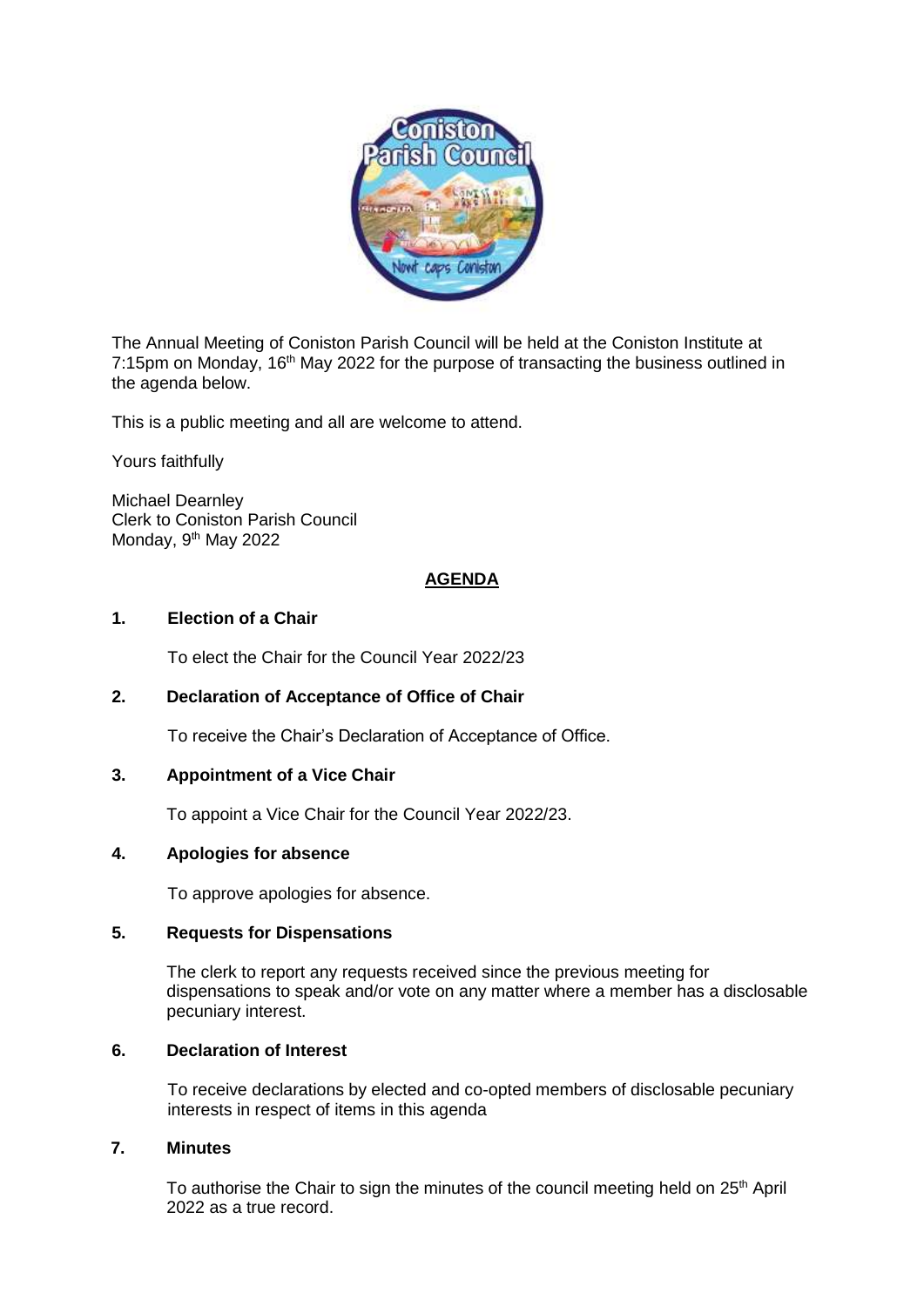# **8. Public Participation**

- 8.1 To receive reports from:
	- County Councillor
	- District Councillors
	- Lake District National Park
	- National Trust
	- Coniston Business Forum
	- Coniston and Torver Community Land Trust
	- Councillors attending the Coniston Institute Committee meeting
- 8.2 To receive comments and representations from members of the public in relation to any item on the Agenda.

## **9. Portfolio Holders for local subject areas**

To appoint councillors as portfolio holders for the following local subject areas for the year 2022/23.

| Highways & Drainage                   |
|---------------------------------------|
| Housing                               |
| <b>Public Toilets and Playground</b>  |
| Village Maintenance and Bus Shelters  |
| Communications                        |
| Tourism and Business Engagement       |
| <b>Climate Change and Environment</b> |
| <b>Street Lighting</b>                |
| <b>Public Safety</b>                  |
| Youth and Community Engagement        |

## **10. Representatives to other bodies**

To appoint councillors as representatives to other bodies:

| <b>Coniston Institute and Museum</b>        |
|---------------------------------------------|
| Committee                                   |
| <b>Coniston Water Association</b>           |
| <b>Coniston Sports and Social Club</b>      |
| Flood Forum                                 |
| <b>Coniston Patient Participation Group</b> |
| <b>Coniston Christmas Lights Committee</b>  |

## **11. Planning Applications**

11.1 To consider the planning applications and formulate comments to the planning authority:

| Reference: | 7/2022/5288                                                                                                                                                  |
|------------|--------------------------------------------------------------------------------------------------------------------------------------------------------------|
| Location:  | Quoin Cottage, Tilberthwaite Avenue, Coniston,                                                                                                               |
|            | Cumbria, LA21 8ED                                                                                                                                            |
| Proposal:  | Amendment to condition No 5 (occupancy) on planning<br>permission 7/2003/5594 - new cottage in the grounds<br>of Holmthwaite, Tilberthwaite Avenue, Coniston |
| Date:      | 3rd June 2022                                                                                                                                                |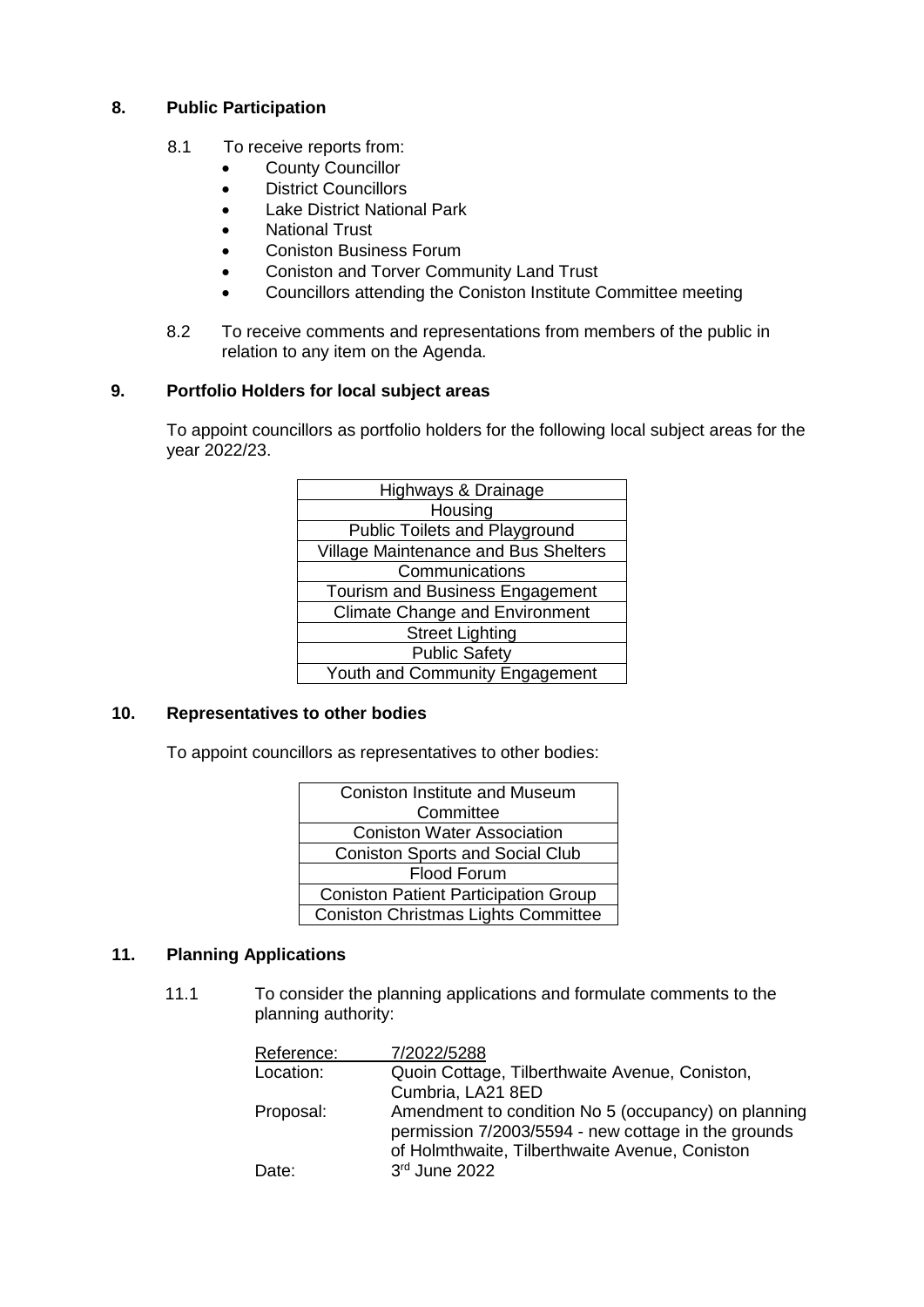11.2 To note the following withdrawal of planning application:

| Reference: | 7/2021/5976                                        |
|------------|----------------------------------------------------|
| Location:  | Brooklands, Little Langdale, Ambleside, LA22 9NT   |
| Proposal:  | Upgrade, extension and reconfiguration of existing |
|            | House.                                             |

## **12. Queen's Platinum Jubilee**

To note the final programme of activities organised to help the parish to celebrate the Queen's Platinum Jubilee. This will be an opportunity to discuss the organisation and financing of events, risk assessments and other related issues.

## **13. Lengthsman**

The Council are asked to consider paying a mileage rate to make the Lengthsman contract more encourage applications for the vacant post. This rate would be payable at the nationally agreed mileage rate of 45p per mile.

## **14. Public Toilet Renovations**

To note developments in relation to the renovation of the public toilets at Church Beck Bridge.

## **15. Councillor matters**

An opportunity for Councillors to raise issues on behalf of residents.

*Note. No decisions can be made on these matters, but they may be placed on a future agenda of the Council.*

## **16. Financial Matters**

- 16.1 To consider and approve the insurance renewal quote for 2022/23 (details to be circulated at the meeting)
- 16.2 To note the following receipts:

| $\bullet$ | <b>National Lottery</b>                   | £5,135.00  |
|-----------|-------------------------------------------|------------|
| $\bullet$ | South Lakeland District Council (Precept) | £10,532.06 |
| $\bullet$ | South Lakeland District Council (Grant)   | £701.89    |
| $\bullet$ | Brantwood (Donation to Jubilee)           | £100.00    |

## 16.8 To authorise payment of the following accounts:

|           | CALC (Training)                               | £20.00  |
|-----------|-----------------------------------------------|---------|
| $\bullet$ | Elizabeth Ribchester (Beacon gas and lighter) | £82.15  |
| $\bullet$ | Jigsaw (Cleaning)                             | £331.12 |
| $\bullet$ | Coniston Institute (Room Hire)                | £42.00  |
| $\bullet$ | Anne Butterworth (Village Flowers)            | £700.00 |
| $\bullet$ | Southern Electric (DD)                        | £98.76  |
| $\bullet$ | Michael Dearnley (Salary)                     | £386.75 |
| $\bullet$ | Michael Dearnley (Home Working)               | £20.00  |
|           |                                               |         |

# **17. Correspondence**

- 17.1 To note the following e-mails received since the last meeting:
	- SLDC Press Release:
		- o Street Naming and Numbering Addressing Guidance and Policy